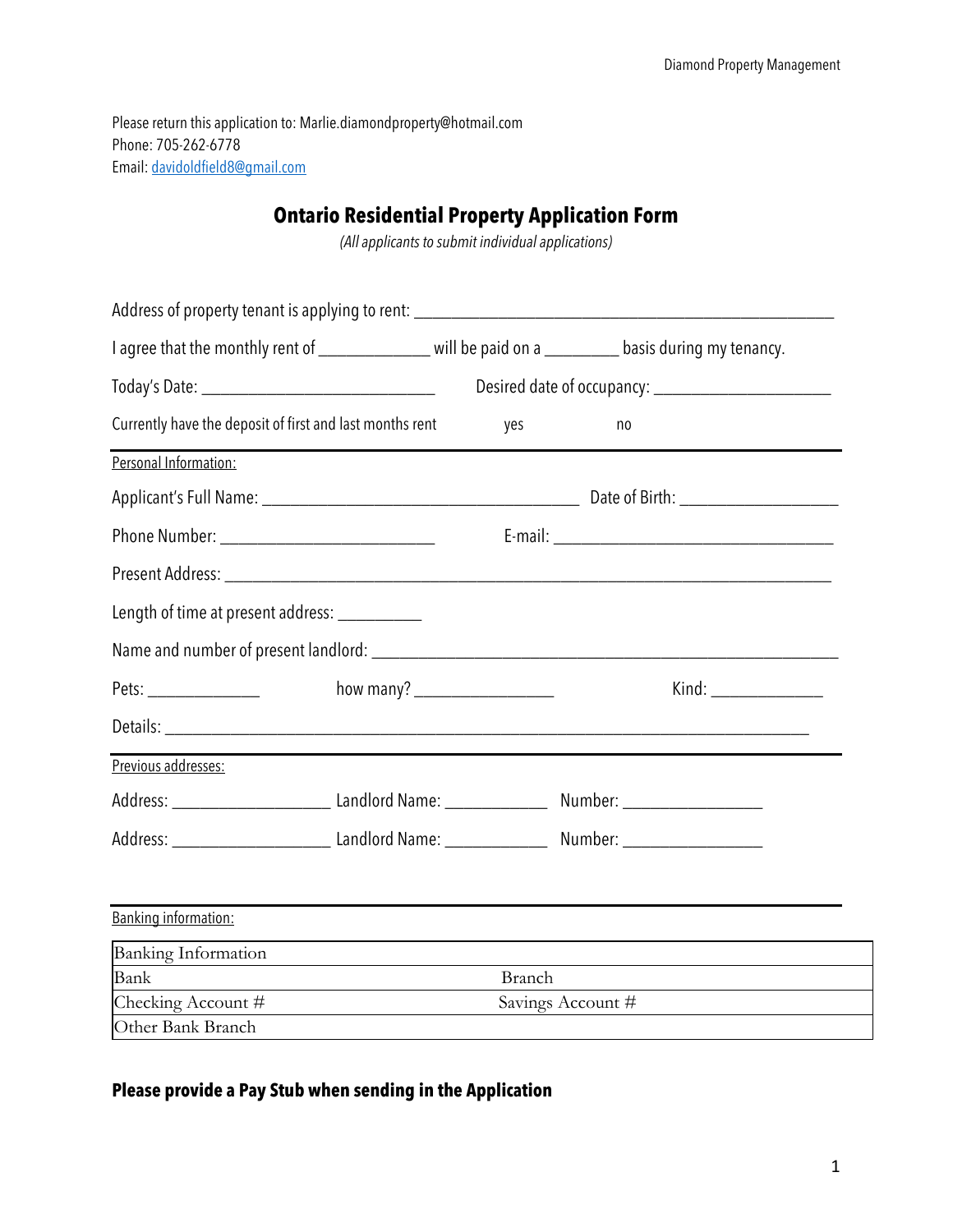| Financial Obligations: (ex: car payments)         |                       |                                                                                                                      |                                      |  |             |
|---------------------------------------------------|-----------------------|----------------------------------------------------------------------------------------------------------------------|--------------------------------------|--|-------------|
| Payment to: ____________________________          |                       | Amount: _____________________<br>Amount: _____________________                                                       |                                      |  |             |
|                                                   |                       |                                                                                                                      |                                      |  | Occupation: |
|                                                   |                       | Employer: _________________________________                                                                          |                                      |  |             |
| Position held: __________________________________ |                       | Telephone: _______________________________<br>Length of employment: ___________________                              |                                      |  |             |
|                                                   |                       |                                                                                                                      |                                      |  |             |
| Automobiles:                                      |                       |                                                                                                                      |                                      |  |             |
| Make: ______________________                      | Model: ______________ | Year: $\frac{1}{\sqrt{1-\frac{1}{2}}\cdot\frac{1}{2}}$                                                               | Plate $\#$ : ________                |  |             |
| Make: _______________________                     | Model: ______________ | Year: $\frac{1}{2}$                                                                                                  | Plate #: _______                     |  |             |
|                                                   |                       | <u> 1989 - Johann John Stone, market fan it ferstjer fan it ferstjer fan it ferstjer fan it ferstjer fan it fers</u> |                                      |  |             |
| References:                                       |                       |                                                                                                                      |                                      |  |             |
| Address: _____________________                    |                       | connection: ________________________                                                                                 |                                      |  |             |
| Address: _______________________                  |                       | Number: ________________________                                                                                     |                                      |  |             |
|                                                   |                       |                                                                                                                      |                                      |  |             |
| Emergency:                                        |                       |                                                                                                                      |                                      |  |             |
|                                                   |                       |                                                                                                                      |                                      |  |             |
| Connection: ________________________              |                       |                                                                                                                      | Number: ____________________________ |  |             |
|                                                   |                       |                                                                                                                      |                                      |  |             |